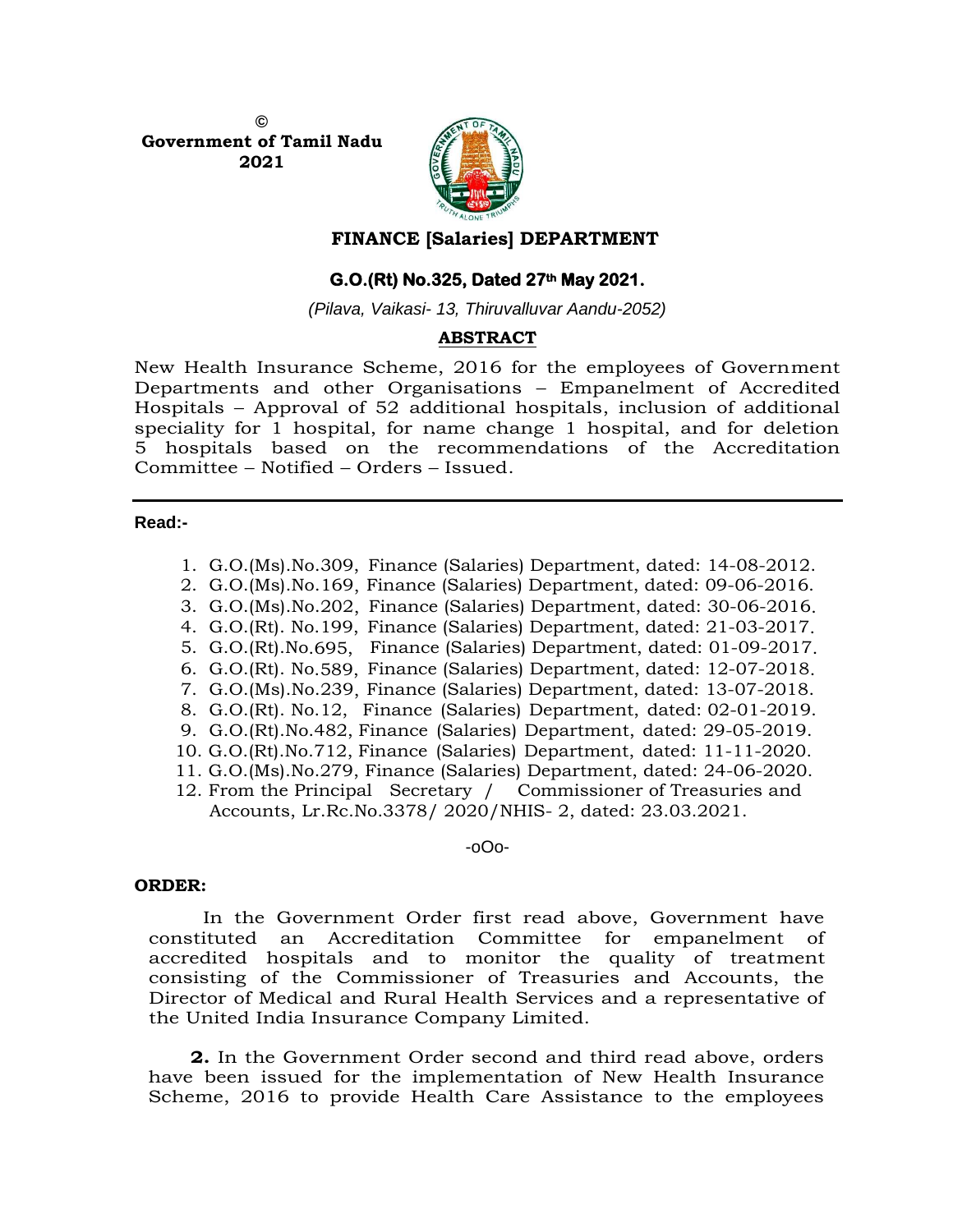of Government Departments, Public Sector Undertakings, Statutory Boards, Local Bodies, State Government Universities, willing State Government Organisations / Institutions and their eligible family members with a provision to avail cashless assistance upto Rs.4.00 lakh (Rupees Four Lakh only) and an enhanced assistance of Rs.7.50 lakh has been allowed for specific illness like Cancer, for certain organ transplantations, etc., for a block of 4 years on selection of a suitable Public Sector Insurance Company through National competitive bidding.

**3.** In the Implementation procedures for New Health Insurance Scheme, 2016 included in the Annexure I to the Government Order third read above, it is provided for inclusion of additional list of approved hospitals and treatments / surgeries based on the report of the Accreditation Committee.

 **4.** In the Government order fourth read above, orders have been issued to include 72 additional hospitals and additional specialities in 5 existing hospitals in the Approved List of Hospitals under New Health Insurance Scheme, 2016.

 **5.** In the Government order fifth read above, orders have been issued to include 81 additional hospitals and inclusion of additional specialities in one existing hospital in the Approved List of Hospitals under New Health Insurance Scheme, 2016.

 **6.** In the Government order sixth read above, orders have been issued to include 106 additional hospitals in the Approved List of Hospitals under New Health Insurance Scheme, 2016.

**7.** In the Government Order seventh read above, Government have constituted the Accreditation Committee for empanelment of accredited hospitals consisting of the Commissioner of Treasuries and Accounts as Head of the Committee, the Director of Medical and Rural Health Services and a representative of United India Insurance Company Limited as Members of the Committee for empanelment of accredited hospitals and also to monitor the quality of treatment for the employees of Government Department and other organizations covered under New Health Insurance Scheme. Further, Sub-Committees were constituted at District Level consisting of Joint Director, Medical and Rural Health Services, Treasury Officer and a representative of United India Insurance Company Limited to assist the Accreditation Committee for empanelment of private hospitals in various Districts across the State under New Health Insurance Scheme.

**8**. In the Government Order eighth read above, orders have been issued to include 74 additional hospitals, deletion of one hospital and inclusion of Additional Speciality in one hospital in the Approved List of Hospitals under New Health Insurance Scheme, 2016.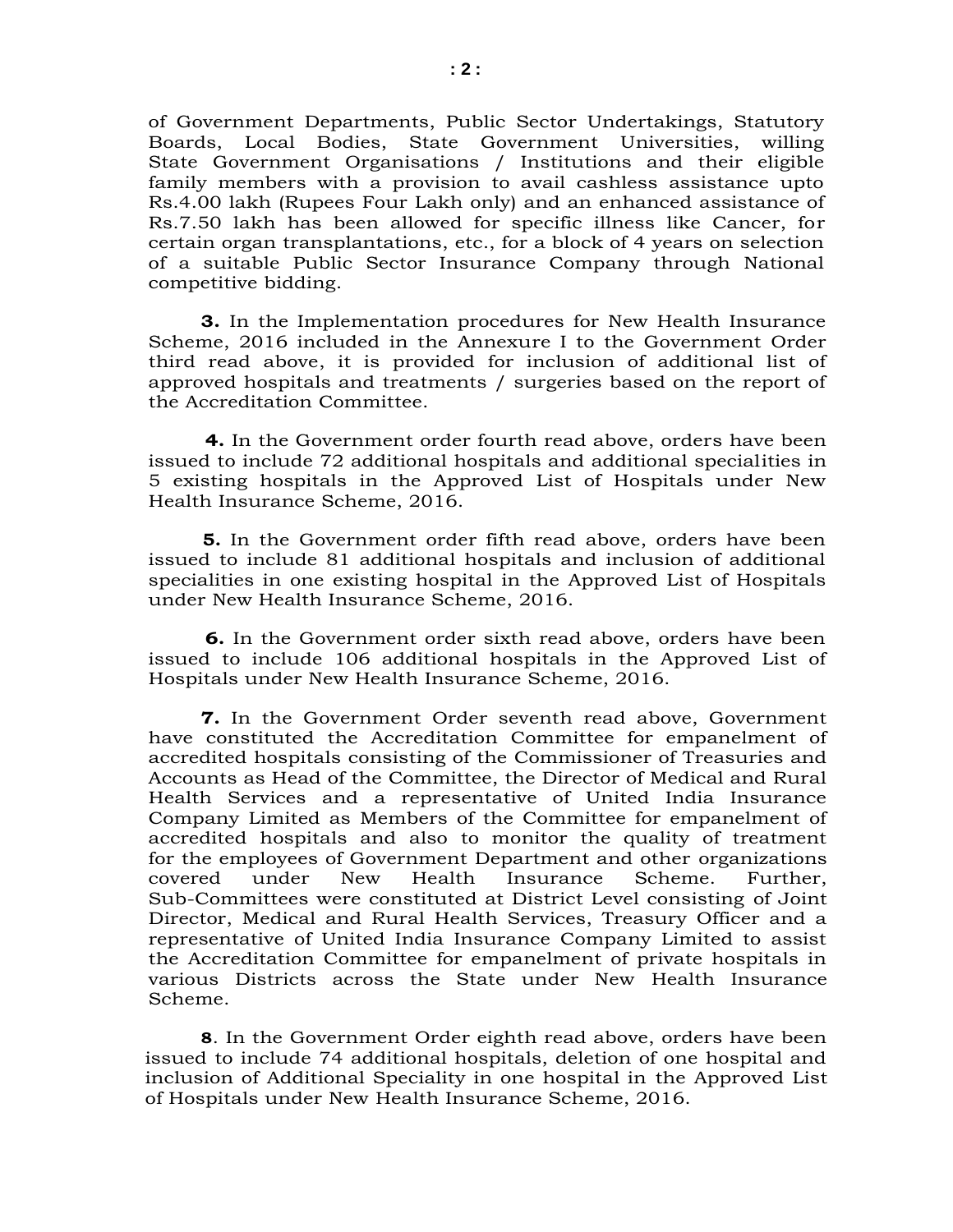**9.** In the Government Order ninth read above, orders have been issued to include 3 additional hospitals under New Health Insurance Scheme, 2016.

**10.** In the Government Order tenth read above, orders have been issued to include 133 additional hospitals and inclusion of Additional Speciality in 29 hospitals in the Approved List of Hospitals under New Health Insurance Scheme, 2016.

**11**. The Principal Secretary / Commissioner of Treasuries and Accounts in his letter twelfth read above has submitted proposals to include 52 additional hospitals in approved network hospitals, inclusion of additional speciality for one (1) hospital, for name change 1 hospital and for deletion 5 hospitals under New Health Insurance Scheme, 2016 for employees of Government Departments and other organizations as recommended by the Accreditation committee.

 **12.** The Government, after careful consideration of the recommendations of the Accreditation Committee, have decided to include 52 additional hospitals in the approved network hospitals, inclusion of additional specialty for 1 hospital, for name change 1 hospital and for deletion 5 hospitals under New Health Insurance Scheme, 2016 as detailed in the Annexures to this order and issue orders accordingly.

#### **(BY ORDER OF THE GOVERNOR)**

## **S.KRISHNAN ADDITIONAL CHIEF SECRETARY TO GOVERNMENT.**

To All Secretaries to Government, Chennai-600 009. All Departments of Secretariat (OP/Bills), Chennai-600 009. The Secretary, Legislative Assembly Secretariat, Chennai-600 009. The Secretary to the Governor, Chennai-600 022. The Comptroller, Governor's Household, Raj Bhavan, Chennai-600 022. The Governor's Secretariat, Raj Bhavan, Guindy, Chennai-600 022. All Heads of Departments. All Public Sector Undertakings and Statutory Boards. All District Collectors / All District Judges / All Chief Judicial Magistrates. The Accountant General (A&E) Chennai-600 018. The Accountant General (Audit-I) Chennai-600 018. The Accountant General (Audit-II) Chennai-600 018. The Accountant General (CAB) Chennai-9 / Madurai.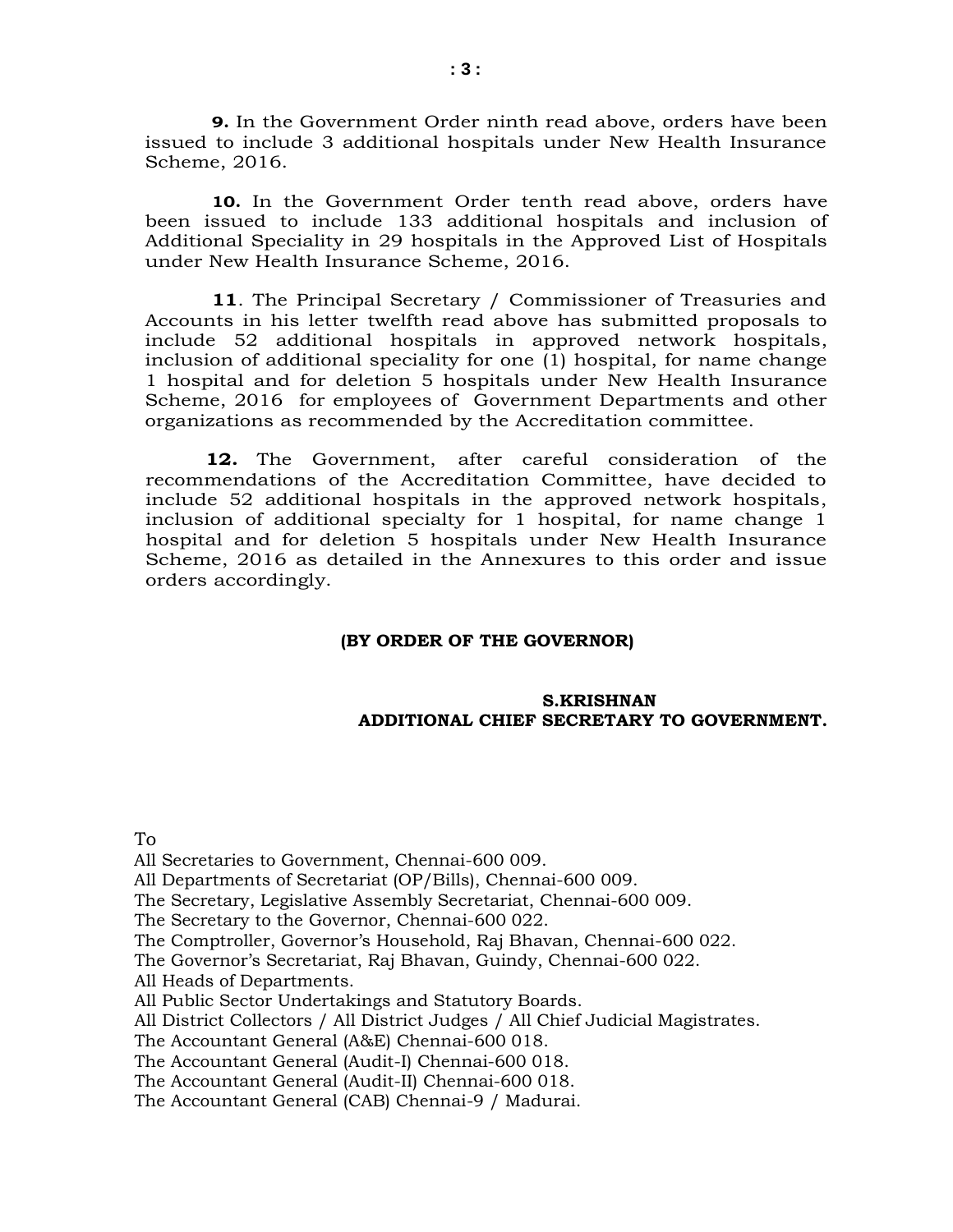All Chief Educational Officers / All District Elementary Educational Officers.

All Pay and Accounts Officers / All Treasury Officers / Sub-Treasury Officers.

The Commissioner of Treasuries and Accounts, Chennai-35.

The Chief Internal Auditor and Chief Auditor of Statutory Boards, Chennai-35.

The Secretary, Tamil Nadu Public Service Commission, Chennai-600 003.

The Registrar General, High Court, Chennai-600 108.

All Commissioners of Tribunal for Disciplinary Proceedings.

The Registrars of all Universities / Agricultural University, Coimbatore.

The Project Co-ordinator, Tamil Nadu Integrated Nutrition Project, Chennai.

The Commissioners, Corporation of Greater Chennai, Coimbatore, Madurai, Tiruchirapalli, Tirunelveli, Salem, Tiruppur, Erode, Thanjavur ,

VelloreThoothukudi, Dindigul, Nagarcovil, Hosur and Avadi.

All Municipalities/ The Tamil Nadu Science and Technology Centre,Chennai-25.

The Anna Institute of Management, Chennai-600 028.

The International Institute of Tamil Studies, Chennai-600 113.

The Tamil Nadu Energy Development Agency, Chennai.

The United India Insurance Company Limited, Divisional Office: 010600, 5th Floor, PLA Rathna Tower, 212, Anna Salai, Chennai-600 006.

## **Copy to:**

The Secretary to the Hon'ble Chief Minister, Chennai-600 009.

The Special Personal Assistant to Hon'ble Minister for Finance and Human Resource Management, Chennai – 9.

The Senior Principal Private Secretary to the Chief Secretary to Government, Chennai-600 009.

The Senior Principal Private Secretary to the Additional Chief Secretary to Government, Finance Department, Chennai-600 009.

All Officers in Finance Department, Chennai-600 009.

All Sections in Finance Department, Chennai-600 009.

All Recognised Associations.

Stock File / Spare Copies.

# **-/ Forwarded: By Order /-**

 $29.$  PEPTE GEORG 27/05/2021

 **SECTION OFFICER.**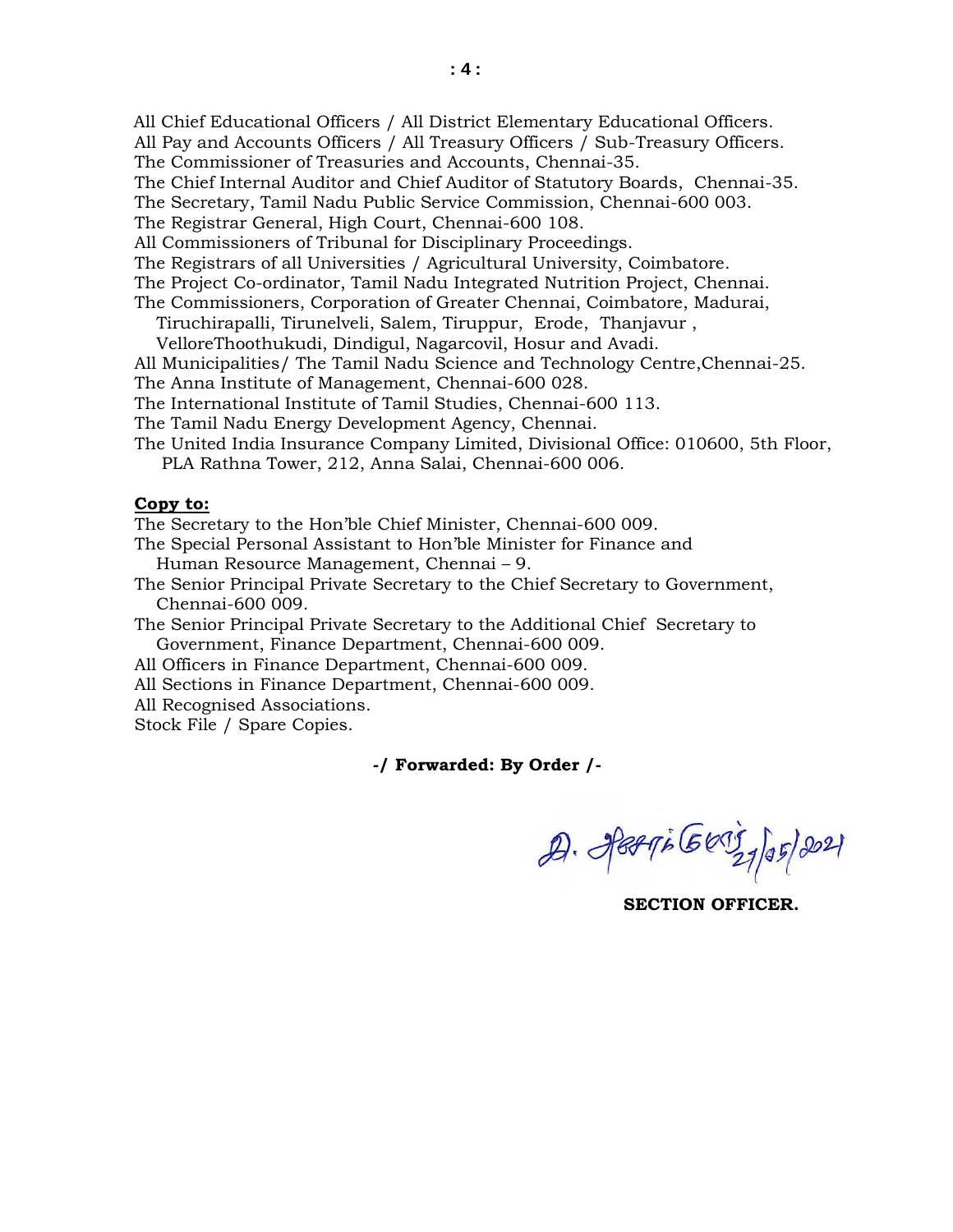# **ANNEXURE - I**

| S1.<br>No.     | Name of the Hospital and<br>their Address                                                                                                            | <b>Contact Number</b>           | <b>Specialties Available</b>                                                                                                                                                                                                                                                                                                                              |
|----------------|------------------------------------------------------------------------------------------------------------------------------------------------------|---------------------------------|-----------------------------------------------------------------------------------------------------------------------------------------------------------------------------------------------------------------------------------------------------------------------------------------------------------------------------------------------------------|
|                |                                                                                                                                                      | I) CHENNAI DISTRICT             |                                                                                                                                                                                                                                                                                                                                                           |
| $\mathbf{1}$   | <b>FORTIS HOSPITAL</b><br>No.23/ 1 Arcot Road,<br>Vadapalani,<br>Chennai-600 026.                                                                    | 044-40204444<br>044-40204020    | General Medicine, Cardiology,<br>Nephrology, Pediatrics,<br>Gastro-enterology,<br>Orthopaedics, General Surgery,<br>Pulmonology, Gynaecology,<br>Obstetrics, Urology,<br>Cardiothoracic Surgeries,<br>ENT, Endocrinology,<br>Ophthalmology,<br>Rheumatology, Neurology,<br>Neurosurgery, Plastic Surgery                                                  |
| $\overline{2}$ | MK SPECIALITY CLINIC<br>Old No.86A, New No.161, 1 st<br>Floor, Sree Sabari Complex<br>Santhome High Road,<br>MRC Nagar, R.A.Puram<br>Chennai-600028. | 044-2493 5555<br>91-99625 15555 | General Medicine, Cardiology,<br>Nephrology, Orthopaedics,<br>General Surgery, Pulmonology,<br>Gynaecology, Obsteritics,<br>Cardiothoracic Surgeries, ENT,<br>Plastic Surgery                                                                                                                                                                             |
| 3              | <b>NAGAMANI HOSPITAL</b><br>No.186,190 (Old 116, 118)<br>G.A.Road,<br>Old Washermenpet,<br>Chennai-600 021.                                          | 044-25952727<br>044-40434444    | General Medicine, Cardiology.<br>Nephrology, Pediatrics,<br>Gastro-enterology,<br>Orthopaedics, General Surgery,<br>Pulmonology, Gynaecology,<br>Obsteritics, Medical Oncology,<br>Urology, ENT, Endocrinology,<br>Ophthalmology, Haematology,<br>Rheumatology, Plastic Surgery                                                                           |
| $\overline{4}$ | <b>P&amp;G NURSING HOME</b><br>No.42, Old No.60,<br>100 FeetRoad, Vadapalani,<br>Chennai-600 026.                                                    | 044-2484 2214<br>044-4281 1999  | General Medicine, Cardiology,<br>Pediatrics, Gastro-enterology,<br>General Surgery,<br>Gynaecology, Obsteritics,<br>Medical Oncology, Urology,<br>Ophthalmology, Surgical<br>Oncology, Neurology                                                                                                                                                          |
| 5              | <b>SHANMUGAM MULTI</b><br>SPECIALITY HOSPITAL<br>Old No.79, New No.139,<br>East Mada Church Street,<br>Royapuram,<br>Chennai-600 013.                | 044-25963424<br>044-2590 2425   | General Medicine, Cardiology<br>Nephrology, Pediatrics,<br>Gastro-enterology,<br>Orthopaedics, General<br>Surgery, Pulmonology,<br>Gynaecology, Obsteritics,<br>Medical Oncology, Urology,<br>ENT, Endocrinology,<br>Ophthalmology, Haematology,<br>Surgical Oncology,<br>Rheumatology, Neurology,<br>Neuro surgery, Plastic<br>Surgery, Vascular Surgery |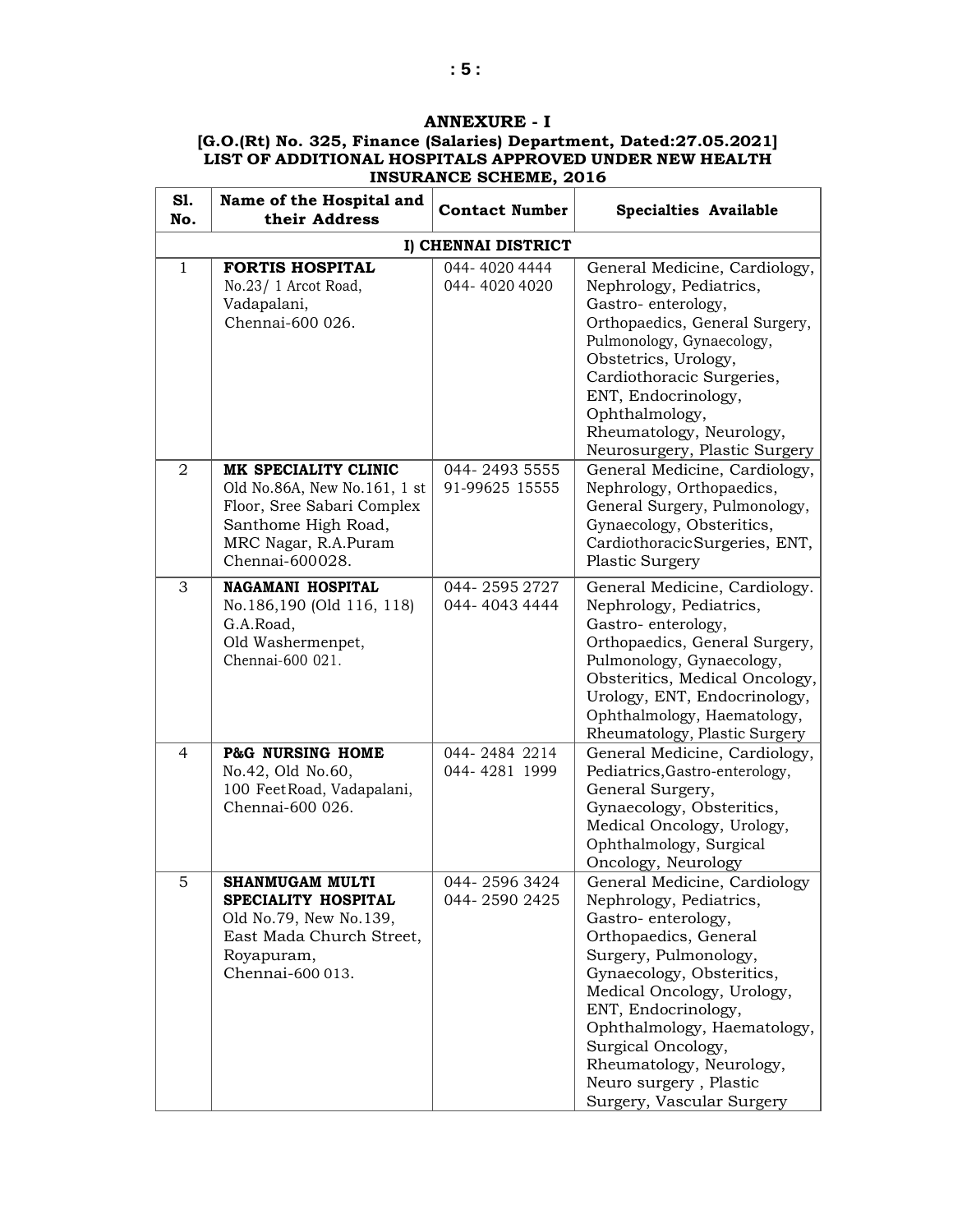| S1.<br>No.     | Name of the Hospital and<br>their Address                                                                    | <b>Contact Number</b>                           | <b>Specialties Available</b>                                                                                                                                                                                                                                                                                                                 |  |
|----------------|--------------------------------------------------------------------------------------------------------------|-------------------------------------------------|----------------------------------------------------------------------------------------------------------------------------------------------------------------------------------------------------------------------------------------------------------------------------------------------------------------------------------------------|--|
| 6              | STAR BONE AND JOINT<br><b>CENTRE</b><br>No.158/284, Triplicane High<br>Road, Triplicane,<br>Chennai-600 005. | 044-2854 4948<br>044-4206 1992                  | Orthopaedics, General Surgery,<br>Neurosurgery, Plastic Surgery                                                                                                                                                                                                                                                                              |  |
| $\overline{7}$ | <b>SWAMY EYE CLINIC</b><br>No.11, South Mada Street,<br>Villivakkam,<br>Chennai-600 049.                     | 044-2617 3742<br>044-4286 3309                  | Ophthalmology                                                                                                                                                                                                                                                                                                                                |  |
|                |                                                                                                              | II) COIMBATORE DISTRICT                         |                                                                                                                                                                                                                                                                                                                                              |  |
| 8              | <b>MANU HOSPITAL</b><br>No.1, Paari nagar, Sungam<br>Bye-pass, Sungam,<br>Coimbatore-641 045.                | 99526 69787<br>96777 65813                      | General Medicine, Vascular<br>Surgery, Neurology, Nephrology,<br>Cardiology, Ortho, Gynaecology,<br>Neonatology, Pediatric Surgery                                                                                                                                                                                                           |  |
| 9              | <b>NRP HOSPITAL</b><br>No l, LIC Agents Colony,<br>Sundarapuram,<br>Coimbatore-641 024.                      | 0422-267 2886<br>0422-267 5979<br>0422-267 1954 | General<br>Medicine,<br>Cardiology, Nephrology,<br>Pediatrics, Gastro-<br>enterology, Orthopaedics,<br>General Surgery, Pulmonology,<br>Gynaecology, Obsteritics,<br>Medical Oncology Urology,<br>ENT, Endocrinoloy,<br>Haematology, Surgical<br>Oncology. Rheumatology.<br>Neurology, Neurosurgery,<br>Plastic Surgery, Vascular<br>Surgery |  |
|                | <b>III) CUDDALORE DISTRICT</b>                                                                               |                                                 |                                                                                                                                                                                                                                                                                                                                              |  |
| 10             | DR.AGARWAL EYE<br><b>HOSPITAL</b><br>No.47, Cuddalore Main<br>Road. Mantharakuppam,<br>Neyveli-607 802.      | 097698 43259                                    | Ophthalmology                                                                                                                                                                                                                                                                                                                                |  |

'n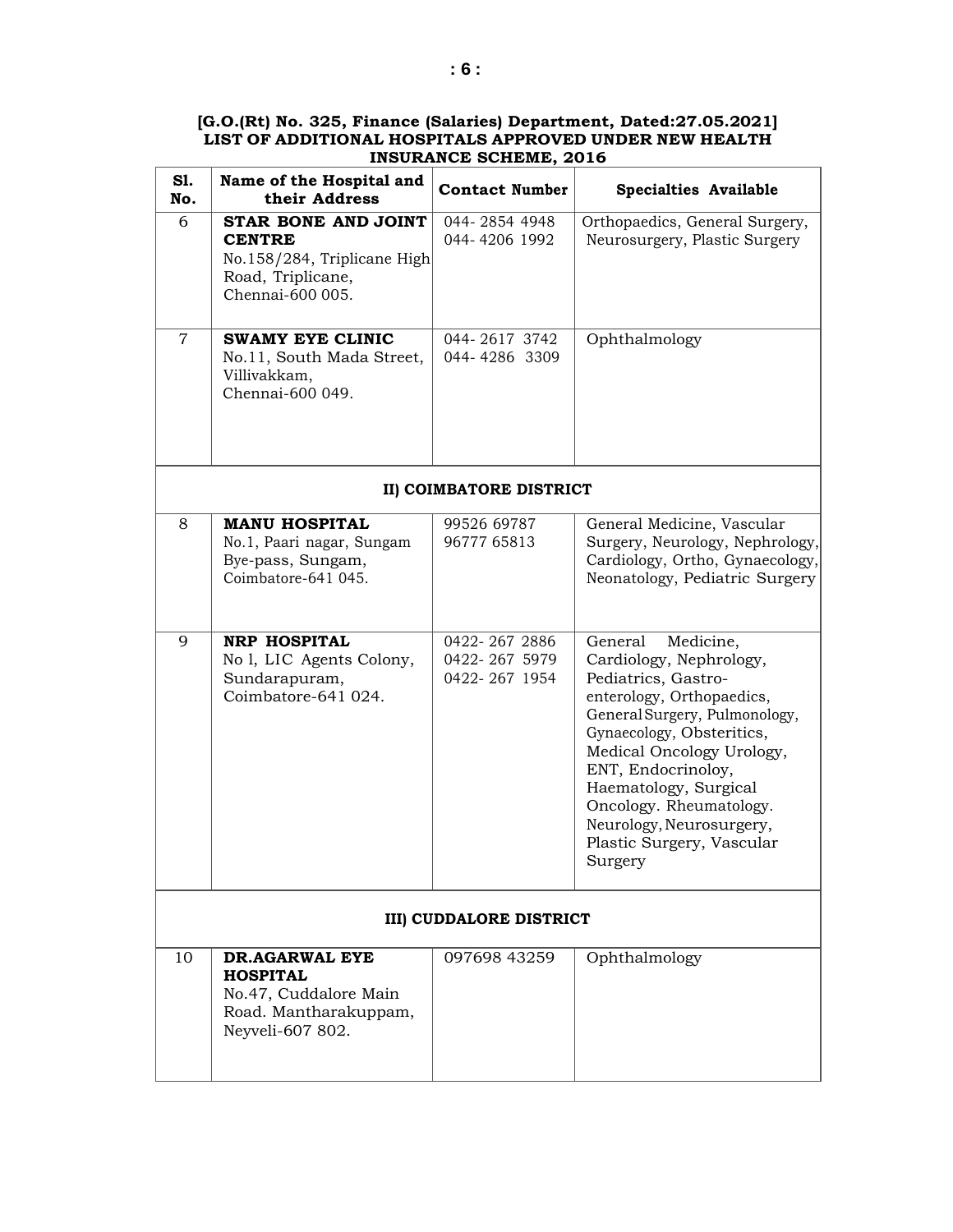#### **Sl. No. Name of the Hospital and Contact Number Specialties Available IV) DINDIGUL DISTRICT** 11 **VADAMALAYAN HOSPITALS (P) LTD** No.649 A/2, Angu Bharathi Nagar, Chettinaikanpatti VillageRoad, Dindigul-624 001. 0451- 246 1000 0451- 356 1000 General Medicine, Cardiology, Nephrology, Pediatrics, Gastro-enterology, Orthopaedics, General Surgery, Pulmonology, Gynaecology, Obsteritics, Medical Oncology, Urology, Cardiothoracic Surgeries,ENT, Endocrinology, Ophthalmology, Haematology, Surgical Oncology, Radiation Oncology, Rheumatology, Neurology, Neurosurgery, Plastic Surgery, Vascular Surgery 12 **JJ ARUL HOSPITAL** No.2/1 A2, Dindigul to MaduraiNH, Near Thomayapuram, Begambur (post) Dindigul-624 002. 0451- 290 4002 0451- 290 4003 General Medicine, Cardiology, Gastro-enterology, Orthopaedics, General Surgery, Urology, Ophthalmology, Rheumatology, Neurology, Neurosurgery, Plastic Surgery **V) KANYAKUMARI DISTRICT** 13 **CALWIN HOSPITALS** 157A/2, Pattagasalianvilai, Ethamozhy Road, Nagercoil-629 002. 04652- 260 900 General Medicine, Cardiology, Nephrology, Gastro-enterology, Orthopaedics, General Surgery, Pulmonology, Gynaecology, Obsteritics, Medical Oncology, Urology, Cardiothoracic Surgeries, ENT, Ophthalmology, Surgical Oncology, Neurology, Neurosurgery, Plastic Surgery, Vascular Surgery 14 **LISTER HOSPITAL** No.3/34 Main Road, Marthandam, Kanniyakumari-629 165 04651-205 152 General Medicine, Cardiology, Nephrology, Pediatrics, Gastroenterology, General Surgery, Gynaecology, Obsteritics, Urology, ENT, Neurology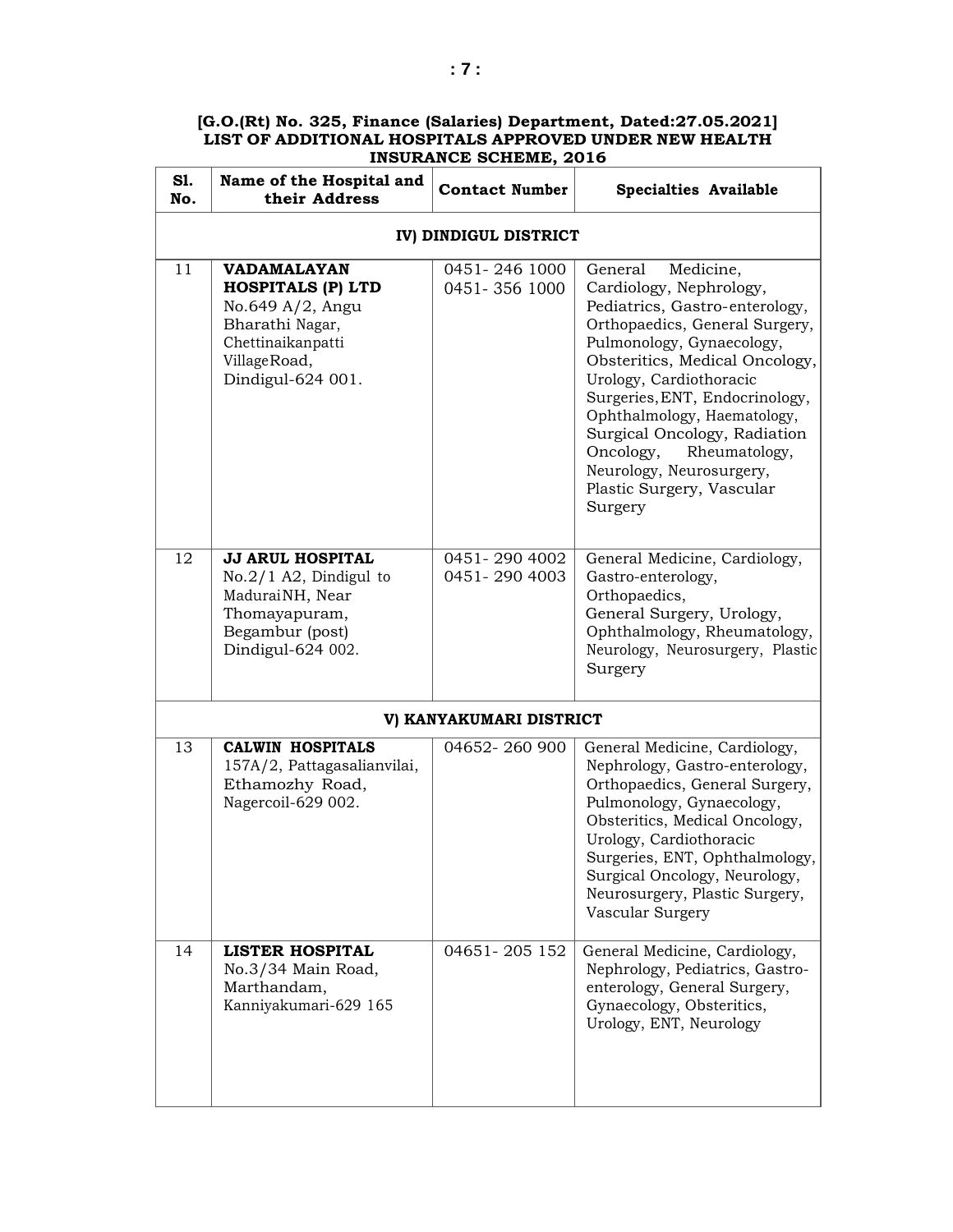| [G.O.(Rt) No. 325, Finance (Salaries) Department, Dated:27.05.2021] |
|---------------------------------------------------------------------|
| LIST OF ADDITIONAL HOSPITALS APPROVED UNDER NEW HEALTH              |
| <b>INSURANCE SCHEME, 2016</b>                                       |

| S1.<br>No. | Name of the Hospital and<br>their Address                                                                                            | <b>Contact Number</b>                           | <b>Specialties Available</b>                                                                                                                                                                                                                                                                                                                                               |
|------------|--------------------------------------------------------------------------------------------------------------------------------------|-------------------------------------------------|----------------------------------------------------------------------------------------------------------------------------------------------------------------------------------------------------------------------------------------------------------------------------------------------------------------------------------------------------------------------------|
|            |                                                                                                                                      | VI) MADURAI DISTRICT                            |                                                                                                                                                                                                                                                                                                                                                                            |
| 15         | <b>ANAND EYE HOSPITAL</b><br>No.294. Karpaga Nagar,<br>K.Pudur,<br>Madurai-625 007.                                                  | 0452-450 4466<br>91-7871386292                  | Ophthalmology                                                                                                                                                                                                                                                                                                                                                              |
| 16         | <b>BOOMA NURSING HOME</b><br>22, Gokhale Road. Chinna<br>Chokkikulam,<br>Madurai-625 002.                                            | 0452-400 2500<br>0452-400 2510                  | General Medicine, Pediatrics,<br>Orthopaedics, General Surgery,<br>Gynaecology, Obsteritics, Medical<br>Oncology, Urology, ENT,<br>Rheumatology, Neurology,<br>Neurosurgery                                                                                                                                                                                                |
| 17         | DR.RAO'S SERVICE<br><b>HOSPITAL</b><br>No.59. Channel Road Melur,<br>Madurai-625 106.                                                | 91-9655725673<br>91-9441026562                  | General Medicine, Cardiology,<br>Nephrology, Gastro-enterology,<br>Orthopaedics, General Surgery,<br>Urology                                                                                                                                                                                                                                                               |
| 18         | <b>HANNAH JOSEPH</b><br><b>HOSPITAL</b><br>No. 115/3B2&116/1 A2,<br>Madurai-Tuticorin Ring<br>Road, Chinthamani,<br>Madurai-625 009. | 0452-258 5822<br>0452-258 8491<br>0452-258 8402 | General Medicine, Cardiology,<br>Nephrology, Pediatrics,<br>Gastro-enterology,<br>Orthopaedics, General Surgery,<br>Pulmonology, Gynaecology,<br>Urology, Cardiothoracic<br>Surgeries, ENT,<br>Endocrinology,<br>Ophthalmology, Haematoloy,<br>Surgical Oncology, Radiation<br>Oncology, Rheumatology,<br>Neurology. Neurosurgery,<br>Plastic Surgery, Vascular<br>Surgery |
| 19         | <b>SHAMEEM GASTRO</b><br><b>HOSPITAL</b><br>No.5/39, Indira Street,<br>Yanakulai Junction,<br>Anna Nagar,<br>Madurai - 625 020.      | 0452-252 5535<br>0452-252 6535                  | General Medicine. Cardiology,<br>Nephrology, Gastro-enterology,<br>General Surgery, Pulmonology,<br>Medical Oncology, Urology,<br>Neurology, Vascular Surgery                                                                                                                                                                                                              |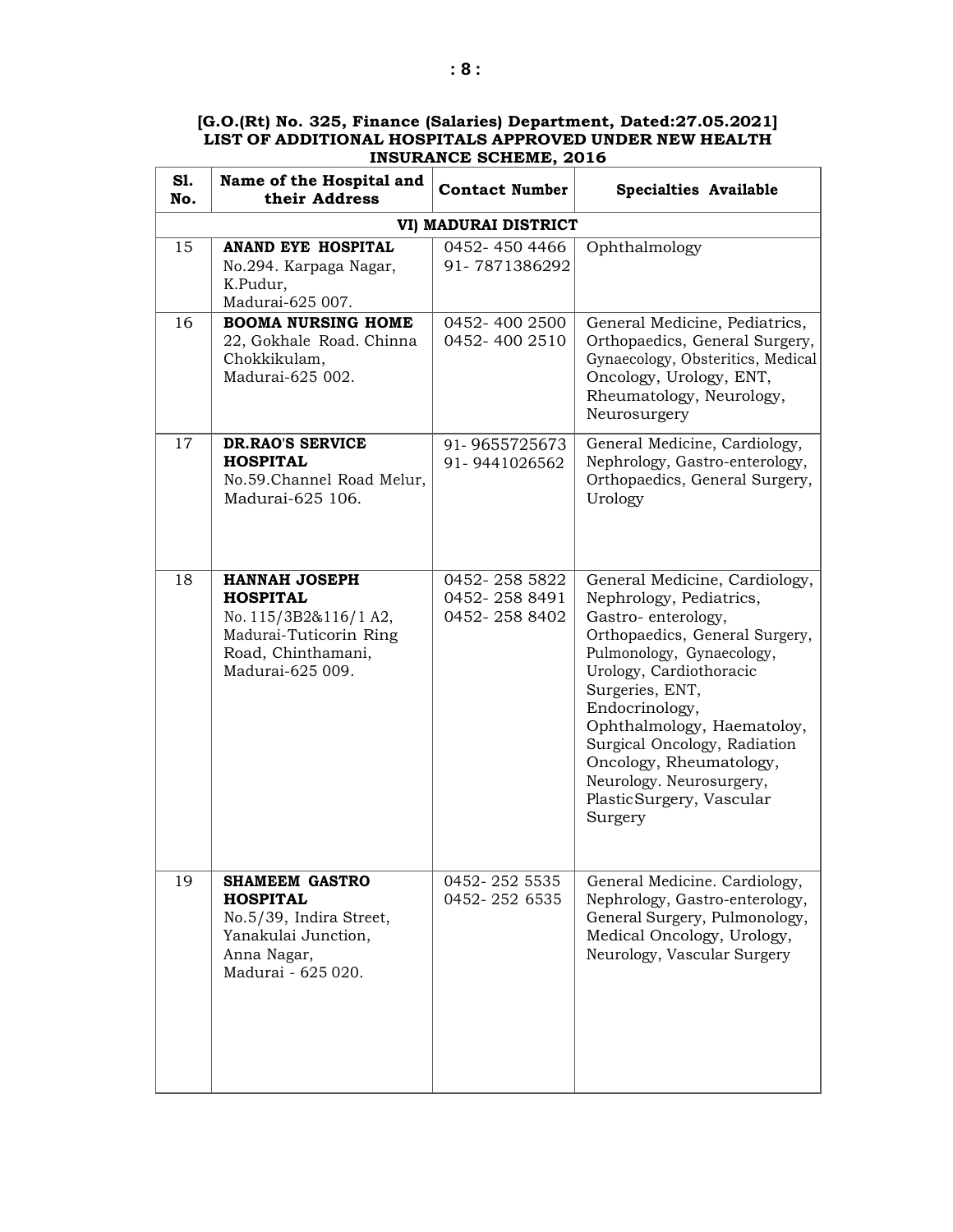| S1.<br>No. | Name of the Hospital and<br>their Address                                                                                               | <b>Contact Number</b>        | <b>Specialties Available</b>                                                                                                                                                                                                                                                                                                                                                                               |
|------------|-----------------------------------------------------------------------------------------------------------------------------------------|------------------------------|------------------------------------------------------------------------------------------------------------------------------------------------------------------------------------------------------------------------------------------------------------------------------------------------------------------------------------------------------------------------------------------------------------|
|            |                                                                                                                                         | VII) NAMAKKAL DISTRICT       |                                                                                                                                                                                                                                                                                                                                                                                                            |
| 20         | <b>JEYAM EYE HOSPITAL</b><br>No.4/135-B. Subedaur<br>kaadu, Rasipuram Road,<br>Near ATC Depot,<br>Muthukalipatty,<br>Rasipuram-637 408. | 04287-297766                 | Ophthalmology                                                                                                                                                                                                                                                                                                                                                                                              |
|            |                                                                                                                                         | VIII) PUDUKOTTAI DISTRICT    |                                                                                                                                                                                                                                                                                                                                                                                                            |
| 21         | <b>MUTHURAJAS HOSPITAL</b><br>3652. West 4th Street,<br>(Near Santhaipettai),<br>Pudukkottai-622 OO1.                                   | 04322-225521<br>04322-225522 | General Medicine, Cardiology,<br>Nephrology, Pediatrics, Gastro-<br>enterology, Orthopaedics,<br>General<br>Surgery, Pulmonology,<br>Gynaecology,<br>Obsteritics, Medical Oncology,<br>Urology, Cardiothoracic<br>Surgeries, ENT, Endocrinology,<br>Ophthalmology, Haematology,<br>Surgical Oncology,<br>Rheumatology, Neurology,<br>Neurosurgery, Plastic Surgery,<br>Vascular Surgery                    |
| 22         | <b>S.S. HOSPITAL</b><br>5767, Santhanathapuram.<br>3rd Street,<br>Pudukkottai-622 001.                                                  | 04322-229494                 | General Medicine, Cardiology,<br>Nephrology, Pediatrics,<br>Gastro-enterology,<br>Orthopaedics, General Surgery,<br>Pulmonology, Gynaecology,<br>Obsteritics, Medical Oncology,<br>Urology, Cardiothoracic<br>Surgeries, ENT, Endocrinology,<br>Ophthalmology, Haematology,<br>Surgical Oncology, Radiation<br>Oncology, Rheumatology,<br>Neurology, Neurosurgery,<br>Plastic Surgery, Vascular<br>Surgery |
|            |                                                                                                                                         | IX) SALEM DISTRICT           |                                                                                                                                                                                                                                                                                                                                                                                                            |
| 23         | <b>DR.AGARWAL'S EYE</b><br><b>HOSPITAL</b><br>No.372, Rathna Complex<br>Omalur Main Road,<br>5 Roads,<br>Salem-636 004.                 | 097698 43277                 | Ophthalmology                                                                                                                                                                                                                                                                                                                                                                                              |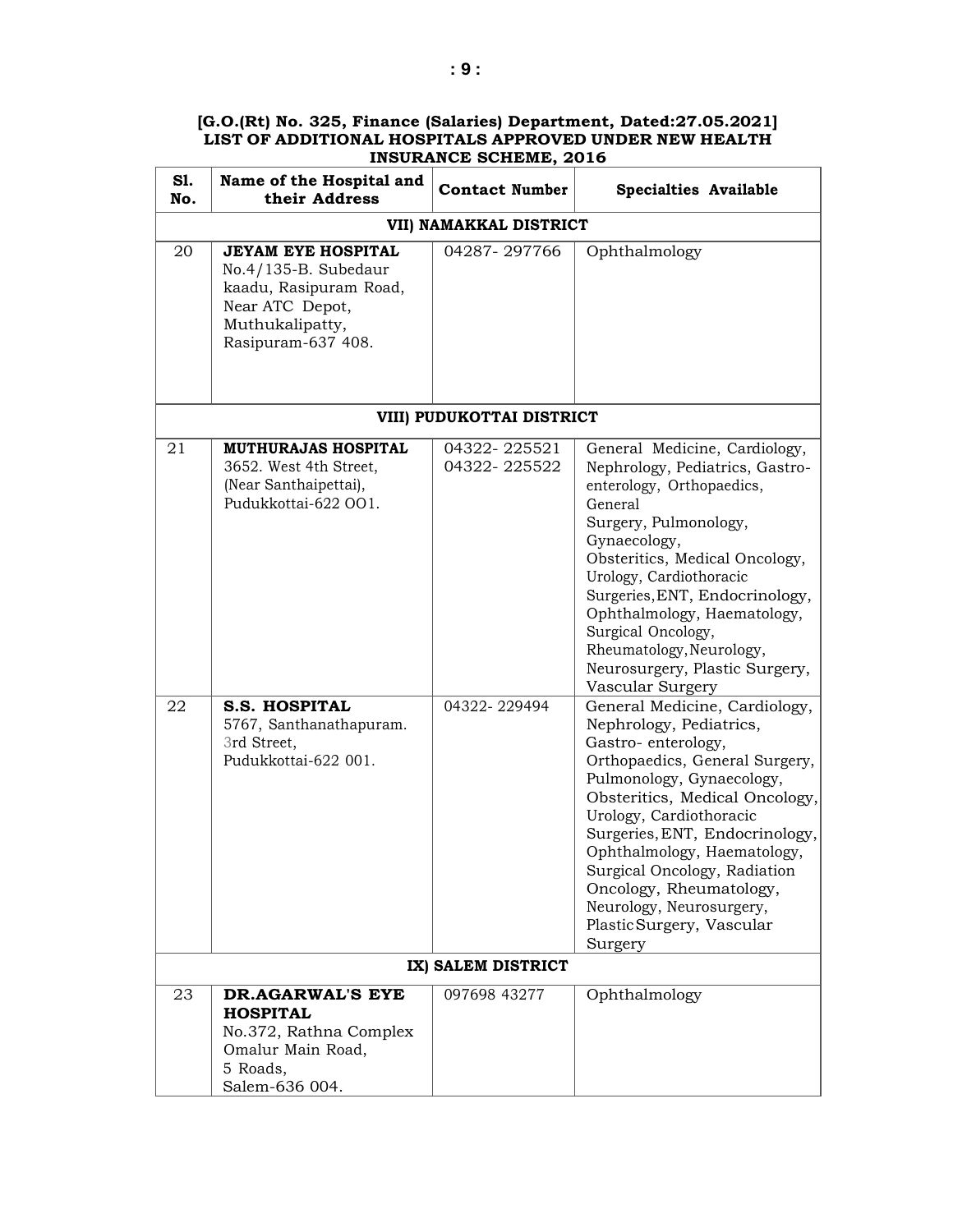| S1.<br>No. | Name of the Hospital and<br>their Address                                                                                                                                        | <b>Contact Number</b>       | <b>Specialties Available</b>                                                                                                                                                                                                                                                                                                                                                                               |
|------------|----------------------------------------------------------------------------------------------------------------------------------------------------------------------------------|-----------------------------|------------------------------------------------------------------------------------------------------------------------------------------------------------------------------------------------------------------------------------------------------------------------------------------------------------------------------------------------------------------------------------------------------------|
| 24         | <b>A.P.MEDICAL CENTER</b><br>Saradha College Road,<br>Salem-636 016.                                                                                                             | 0427-2779999                | General Medicine, Cardiology,<br>Nephrology, Pediatrics,<br>Gastro-enterology,<br>Orthopaedics, General Surgery,<br>Pulmonology, Gynaecology,<br>Obsteritics, Medical Oncology,<br>Urology, Endocrinology,<br>Surgical Oncology,<br>Rheumatology, Neurology, Neuro<br>surgery, Plastic Surgery, Vascular<br>Surgery                                                                                        |
| 25         | <b>ALAGAPPA EYE</b><br><b>HOSPITAL</b><br>No.213/1. Aadavan<br>Complex. Plot No.27,<br>K.A.S. Park Road Near<br>Volkswagon car showroom,<br>Narasodipatti,<br>SaIem-636 004.     | 94430 28669                 | Ophthalmology                                                                                                                                                                                                                                                                                                                                                                                              |
| 26         | <b>G.V.JAYAM MULTI</b><br><b>SUPER SPECIALITY</b><br><b>CENTRE</b><br>No.323-1/140, Sri Ram<br>Nagar, Veeranam Main Road,<br>(Near Rajasekaran Kalyana<br>Mandabam),<br>Salem-3. | 0427-229 6056               | General Medicine, Cardiology,<br>Nephrology, Pediatrics,<br>Gastro-enterology,<br>Orthopaedics, General Surgery,<br>Pulmonology, Gynaecology,<br>Obsterilics, Urology, ENT,<br>Neurology, Neurosurgery,<br>Plastic Surgery, Vascular<br>Surgery                                                                                                                                                            |
| 27         | <b>S.P.EYE HOSPITAL</b><br>No.95-FC, Poolampatti<br>Road,<br>Idappadi-637 101.                                                                                                   | 04283-222567<br>98425 56717 | Ophthalmology                                                                                                                                                                                                                                                                                                                                                                                              |
| 28         | <b>SALEM POLYCLINIC</b><br>No.250, Omalur Road.<br>Salem-636 007.                                                                                                                | 0427-231 2020               | General Medicine, Cardiology,<br>Nephrology, Pediatrics,<br>Gastro-enterology,<br>Orthopaedics, General<br>Surgery, Pulmonology,<br>Gynaecology, Obsteritics,<br>Medical Oncology, Urology,<br>Cardiothoracic Surgeries, ENT,<br>Endocrinology, Ophthalmology,<br>Haematology, Surgical<br>Oncology, Radiation Oncology,<br>Rheumatology, Neurology,<br>Neurosurgery, Plastic Surgery,<br>Vascular Surgery |

 $\overline{1}$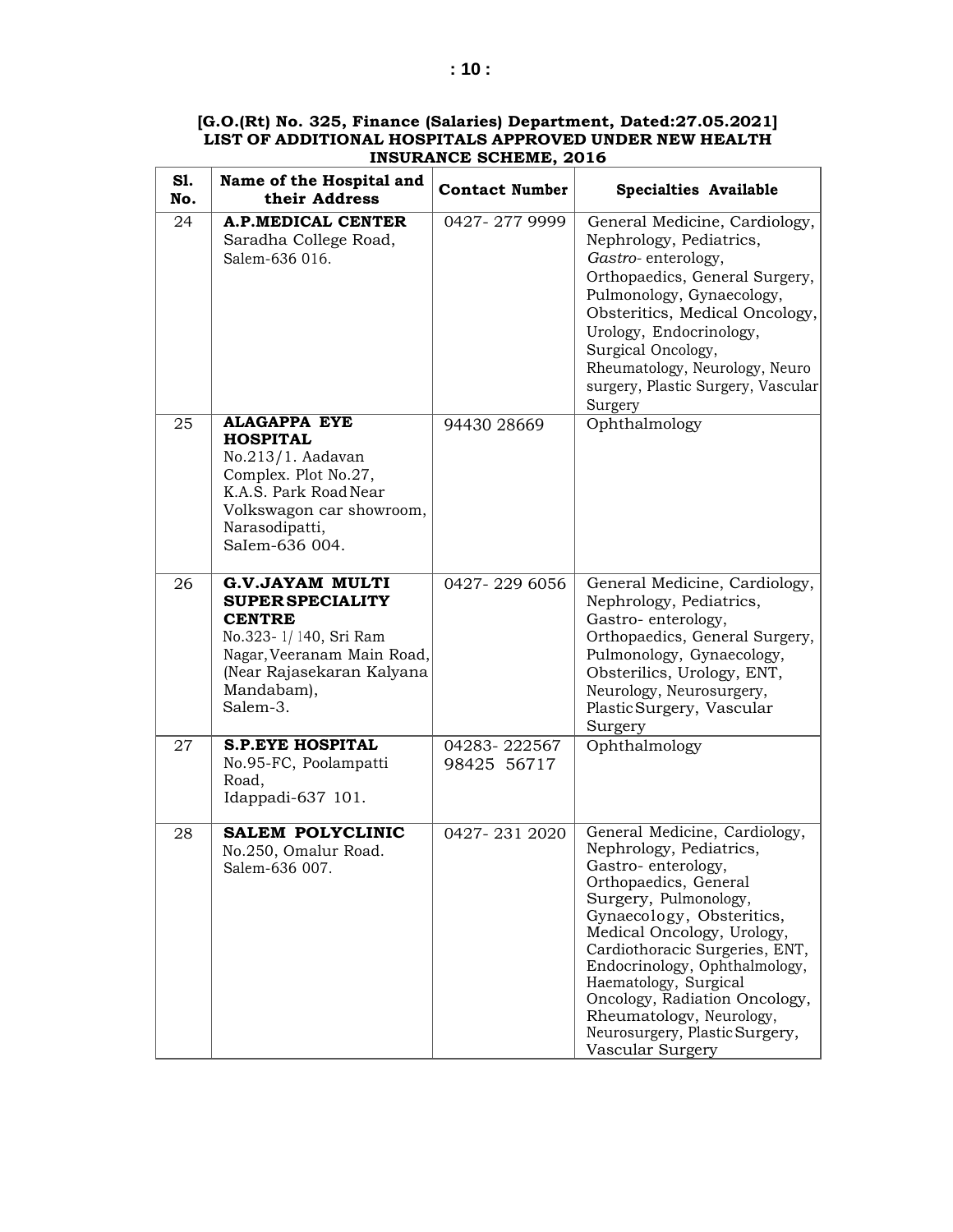| <b>S1.</b><br>No. | Name of the Hospital and<br>their Address                                                                                  | <b>Contact Number</b>        | <b>Specialties Available</b>                                                                                                                                                                                                                                                  |
|-------------------|----------------------------------------------------------------------------------------------------------------------------|------------------------------|-------------------------------------------------------------------------------------------------------------------------------------------------------------------------------------------------------------------------------------------------------------------------------|
| 29                | <b>SREE BALA HOSPITAL</b><br>No 33-A. Perumal street,<br>Valapady-636 113.                                                 | 04292-224466                 | General Medicine, Cardiology,<br>Nephrology, Pediatrics,<br>Orthopaedics, General Surgery,<br>Obsteritics, Gynaecology,<br>Urology, ENT, Ophthalmology,<br>Rheumatology, Neurology,<br>Neurosurgery, Plastic Surgery,<br>Vascular Surgery                                     |
| 30                | THE EYE FOUNDATION<br>GRL Arcade Complex. MG<br>Road Comer, MG Road<br>New Sairlands, Alagapuram,<br>Periyaputhur-636 016. | 91422 4242000                | Ophthalmology                                                                                                                                                                                                                                                                 |
|                   |                                                                                                                            | X ) SIVAGANGAI DISTRICT      |                                                                                                                                                                                                                                                                               |
| 31                | <b>SRI SUBA KOWSIX</b><br><b>HOSPITAL</b><br>No.36, Subramaniyapuram<br>street.<br>Devakottai-630 302.                     | 9443141627<br>9445885711     | General Medicine,<br>Anaesthesia, General Surgery,<br>Laproscopic General Surgery,<br>Urology Surgey, Pediatric<br>Urology, Surgery, Surgical<br>Gastero Enterology,<br>Urology<br>Gynaecology, Neuro Surgery                                                                 |
|                   |                                                                                                                            | XI) THANJAVUR DISTRICT       |                                                                                                                                                                                                                                                                               |
| 32                | <b>AADHITHYA MEDICAL</b><br><b>CENTRE</b><br>No 64, 4th Cross Street.<br>Cauvery Nagar, South,<br>Thanjavur $-613005$ .    | 04362-272433<br>04362-276433 | General Medicine, Cardiology,<br>Nephrology, Gastro-<br>enterology, Orthopaedics,<br>General Surgery,<br>Pulmonology, Gynaecology,<br>Medical Surgery, Urology,<br>ENT, Endocrinology, Surgical<br>Oncology, Rheumatology,<br>Neurology, Plastic Surgery,<br>Vascular Surgery |
| 33                | DR.R.G.K.EYE CARE<br><b>CENTRE</b><br>No.29, Marutham, New<br>Housing Unit,<br>Thanjavur-613 005.                          | 04362-227417<br>04362-400514 | Ophthalmology                                                                                                                                                                                                                                                                 |
| 34                | <b>NAVAMANI HOSPITAL</b><br>No.90, East Main Street,<br>Thanjavur-613 001.                                                 | 94437 13985                  | Ophthalmology                                                                                                                                                                                                                                                                 |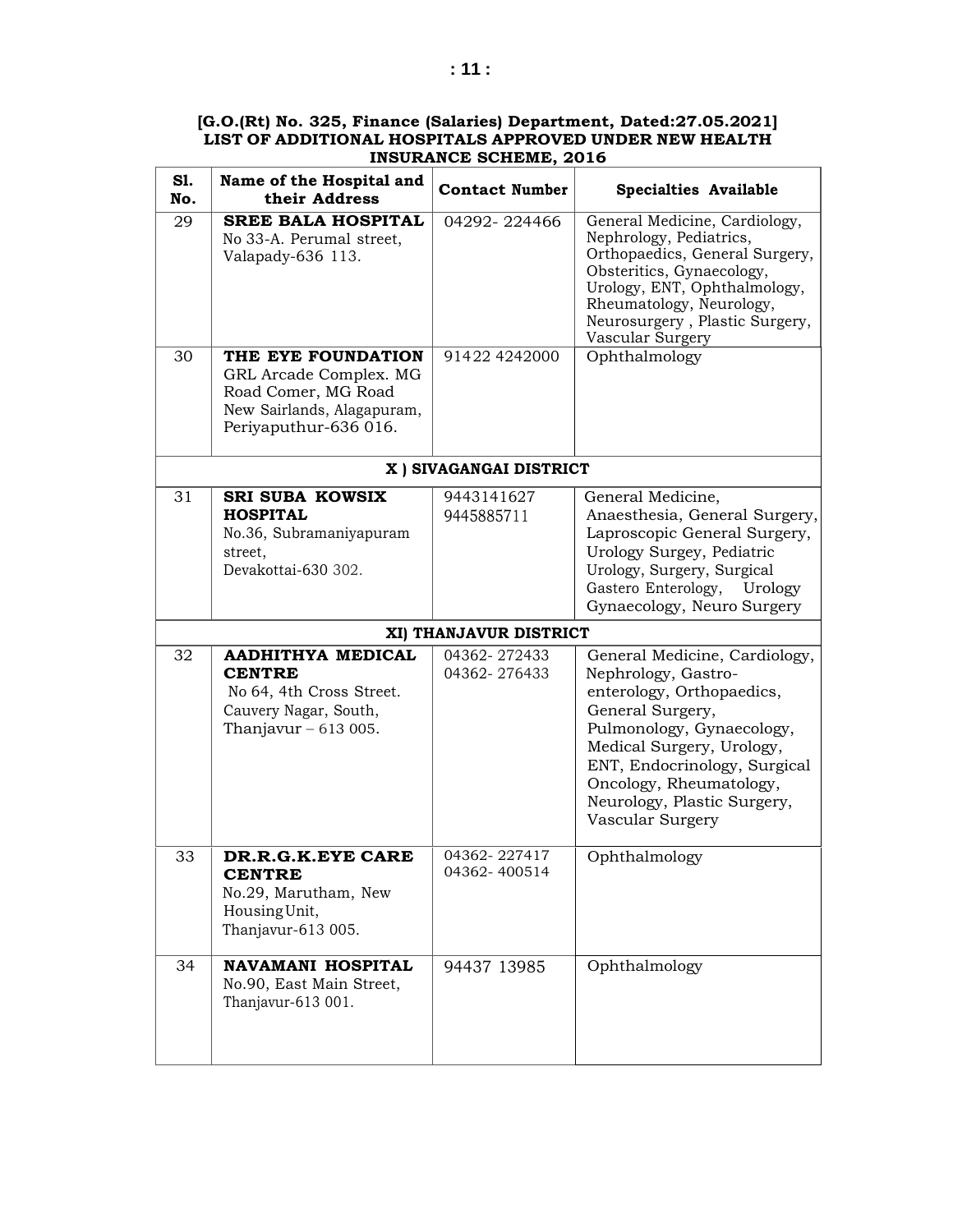| S1.<br>No. | Name of the Hospital and<br>their Address                                                                                                                                  | <b>Contact Number</b>                            | <b>Specialties Available</b>                                                                                                                                                                                                                           |
|------------|----------------------------------------------------------------------------------------------------------------------------------------------------------------------------|--------------------------------------------------|--------------------------------------------------------------------------------------------------------------------------------------------------------------------------------------------------------------------------------------------------------|
| 35         | <b>RAKHURAM EYE</b><br><b>HOSPITAL</b><br>No-37, John Selvaraj Nagar,<br>Near New Bus Stand,<br>Kumbakonam-612 001.                                                        | 0433-2430044<br>9443130550                       | Ophthalmology                                                                                                                                                                                                                                          |
| 36         | SRI NAADI HOSPITAL<br>No.121 & 122, Nadiyambal<br>puram, Mayilpalayam,<br>Pattukottai-614 602.                                                                             | 04373-255499<br>04373-256499                     | General Medicine, Cardiology<br>Nephrology, Gastro-<br>enterology, Orthopaedics,<br>General Surgery, Medical<br>Oncology, Urology,<br>Cardiothoracic Surgeries,<br>Neurology, Neurosurgery,<br>Plastic Surgery, Vascular<br>Surgery                    |
|            |                                                                                                                                                                            | XII) THENI DISTRICT                              |                                                                                                                                                                                                                                                        |
| 37         | <b>SRI GANAPATHI</b><br><b>EYE/DENTAL CARE</b><br>No.405, Vikram Scan Year,<br>Periyakulam Main Road,<br>Theni-625 531.                                                    | 04546-253696<br>97865 20696                      | Ophthalmology                                                                                                                                                                                                                                          |
| 38         | THENI NATTATHI<br><b>KSHATRIYAKULA</b><br><b>HINDU NADAR</b><br><b>URAVINMURAI</b><br><b>CHARITY FUND</b><br><b>HOSPITAL</b><br>No.24. N.R.T Nagar<br>Main Road,<br>Theni. | 04546-261010<br>94432<br>49558<br>94888<br>00042 | General<br>Medicine,<br>Cardiology,<br>Nephrology, Pediatrics,<br>General Surgery,<br>Pulmonology, Gynaecology,<br>Obsteritics, Medical Oncolngy,<br>Urology, ENT, Endocrinology,<br>Surgical Oncology, Neurology,<br>Neurosurgery, Plastic Surgery    |
|            |                                                                                                                                                                            | XIII) THOOTHUKUDI DISTRICT                       |                                                                                                                                                                                                                                                        |
| 39         | <b>B.G. HOSPITAL</b><br>No. 1/393, Tuticorin Road,<br>Veerapandianpatnam,<br>Tiruchendur-628 216                                                                           | 04639-245316                                     | General<br>Medicine,<br>Nephrology,<br>Cardiology,<br>Pediatrics,<br>Orthopaedics,<br>Urology,<br>General<br>Gynaecology,<br>Surgery,<br>Neurology,<br>Neurosurgery                                                                                    |
| 40         | THE IVA NURSING HOME<br>No.209-A. V.E.Road,<br>Damodaranagar<br>Main Road,<br>Tuticorin -628 003.                                                                          | 2323454<br>2320213                               | General Medicine, Cardiology,<br>Nephrology, Pediatrics,<br>Gastro-enterology,<br>Orthopaedics,<br>General<br>Surgery,<br>Pulmonology,<br>Obsteritics,<br>Medical Oncology, Urology,<br>Surgical Oncology, Neurology,<br>Neurosurgery, Plastic Surgery |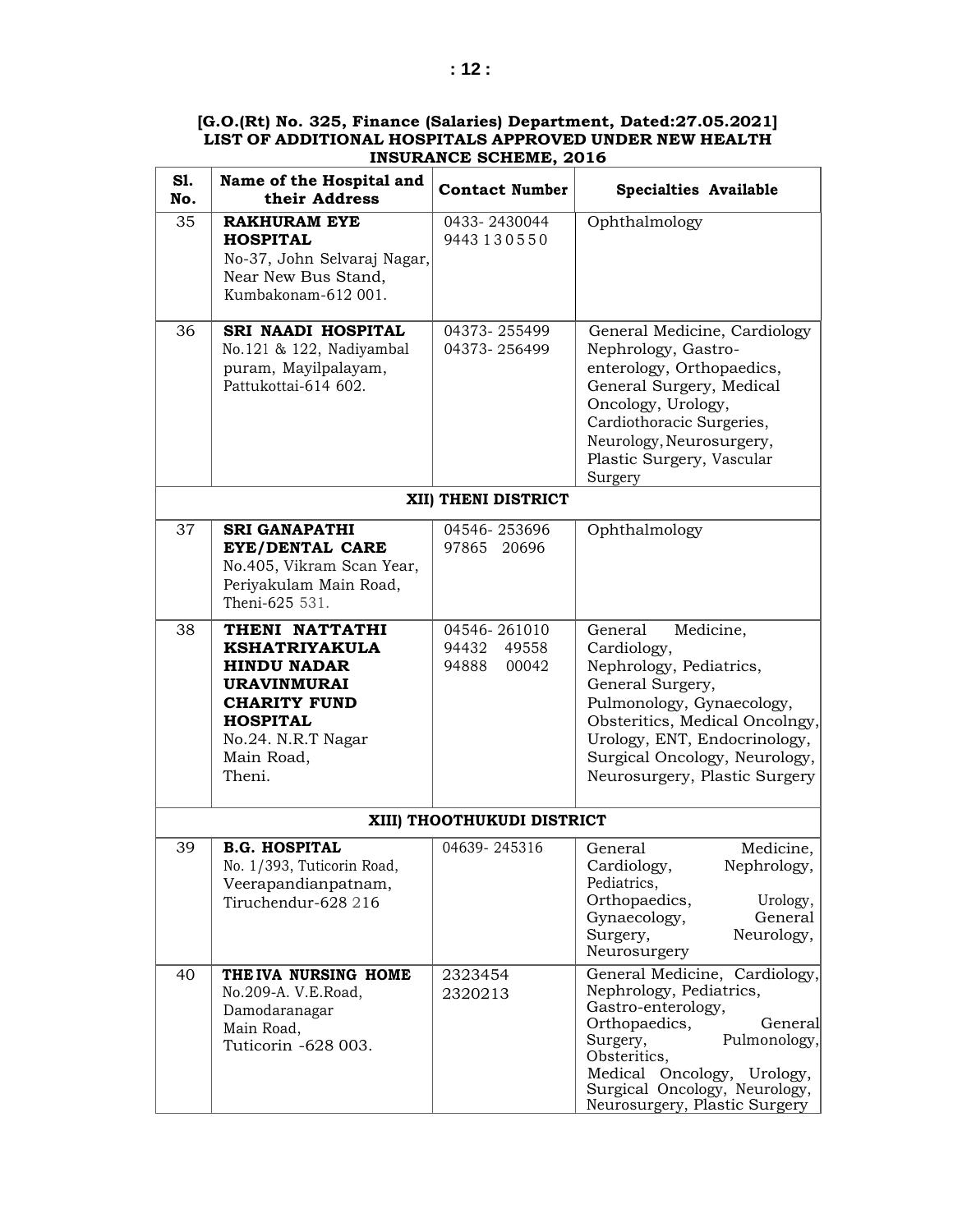| S1.<br>No. | Name of the Hospital and<br>their Address                                                                                                                 | <b>Contact Number</b>         | <b>Specialties Available</b>                                                                                                                                                                                                                                                                                                                             |
|------------|-----------------------------------------------------------------------------------------------------------------------------------------------------------|-------------------------------|----------------------------------------------------------------------------------------------------------------------------------------------------------------------------------------------------------------------------------------------------------------------------------------------------------------------------------------------------------|
|            |                                                                                                                                                           | XIV) TIRUPPUR DISTRICT        |                                                                                                                                                                                                                                                                                                                                                          |
| 41         | DR.AGARWAL'S EYE<br><b>HOSPITAL</b><br>No.32, Rayapandaram<br>Street, Pushpa Theatre Bus<br>Stop, Near Pooja Scans,<br>Avinashi Road,<br>Tirupur-641 602. | 098192 97138                  | Ophthalmology                                                                                                                                                                                                                                                                                                                                            |
| 42         | <b>SHETTY HOSPITAL</b><br>No. 182/31, Saravana<br>Pillai Street,<br>U dumalpet-624 126.                                                                   | 04232-224244                  | Ortho, Gynecology, General<br>Surgery, Urology                                                                                                                                                                                                                                                                                                           |
|            |                                                                                                                                                           | XV) TIRUCHIRAPALLI DISTRICT   |                                                                                                                                                                                                                                                                                                                                                          |
| 43         | <b>KATHIR HOSPITAL</b><br>No.101-A, Salai Road,<br>(Rukmani Bus Stop)<br>Woraiyur,<br>Trichy-620 003.                                                     | 0431-4972409<br>0431-2962825  | Geneml Medicine, Cardiology,<br>Nephrology, Pediatrics,<br>Gastro-enterology,<br>Orthopaedics, General Surgery,<br>Pulmonology, Gynaecology,<br>Obsteritics, Medical Oncology,<br>Urology, ENT, Surgical<br>Oncology, Neurology,<br>Neurosurgery, Plastic Surgery                                                                                        |
| 44         | SAKTHI HOSPITAL<br>No.75. Poovalur Road,<br>Lalgudi,<br>Trichy-621 601.                                                                                   | 94871 91981<br>82280<br>96599 | General Medicine, Cardiology,<br>Pediatrics, Orthopaedics,<br>General Surgery,<br>Gynaecology, Obsceritics,<br>Urology, ENT                                                                                                                                                                                                                              |
| 45         | SUDHARSAN EYE CENTRE<br>FS-3, Tamil cauvery,<br>Kumbakonam, Kallanai Road,<br>Thiruvanaikovil,<br>Trichy-620 005.                                         | 97891<br>82577<br>98942 67877 | Ophthalmology                                                                                                                                                                                                                                                                                                                                            |
| 46         | <b>VELAN SPECIALITY</b><br>HOSPITALS PVT LTD<br>No.1, Highways Colony, Jail<br>comer. Pudukkottai main<br>road, Subramaniyapuram.<br>Trichy-620 020.      | 0431-233 4444                 | General<br>Medicine,<br>Cardiology, Nephrology,<br>Pediatrics, Gastro-enterology,<br>Orthopaedics, General<br>Surgery, Pulmonology,<br>Gynaecology, Obsteritics,<br>Urology, Cardiothoracic<br>Surgeries, ENT,<br>Endocrinology, Haematology,<br>Surgical Oncology,<br>Rheumatology,<br>Neurology, Neurosurgery,<br>Plastic Surgery, Vascular<br>Surgery |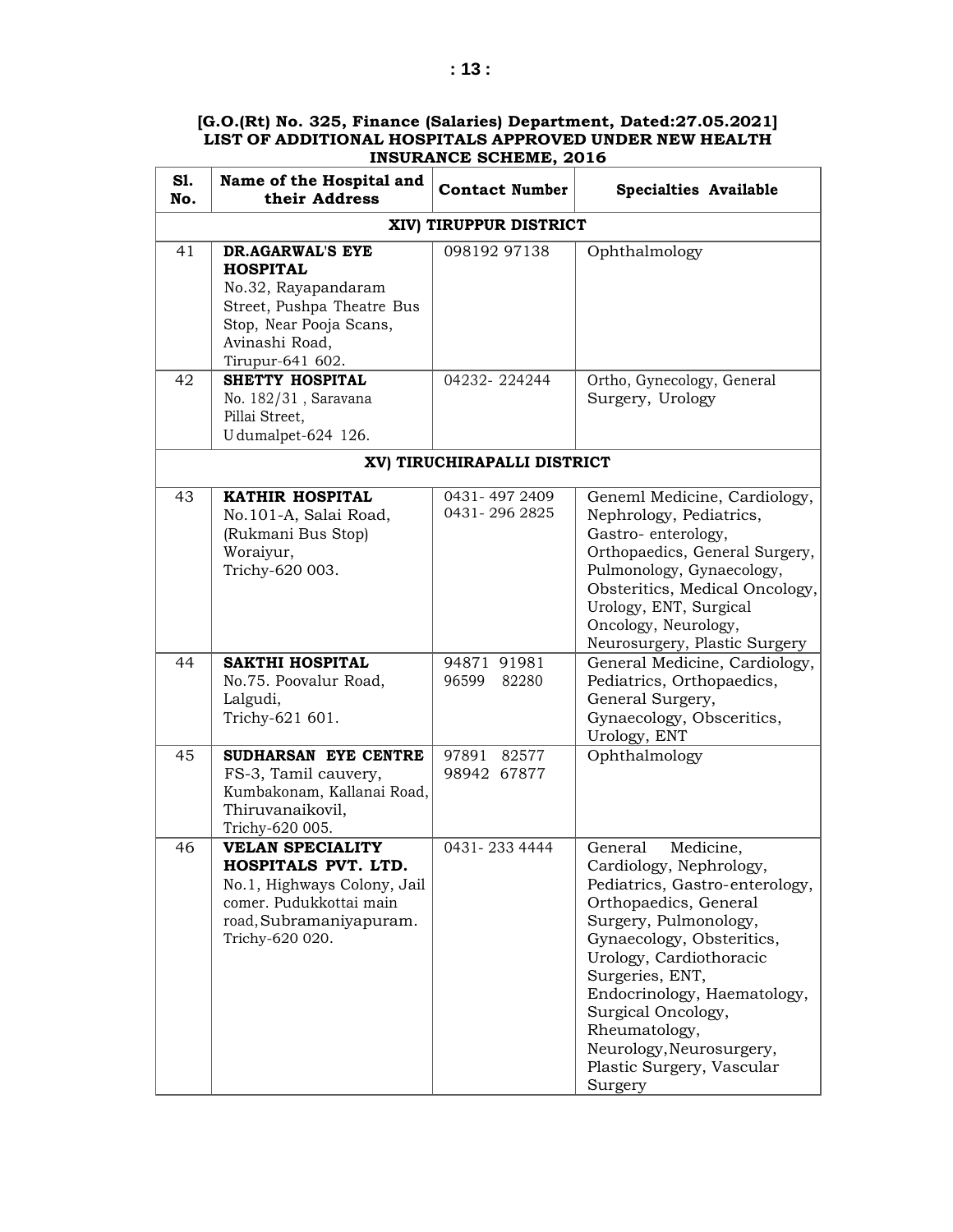| S1.<br>No. | Name of the Hospital and<br>their Address                                                                                                                                                                                  | <b>Contact Number</b>                                       | <b>Specialties Available</b>                                                                                                                                                                                                                                                                                                                                               |
|------------|----------------------------------------------------------------------------------------------------------------------------------------------------------------------------------------------------------------------------|-------------------------------------------------------------|----------------------------------------------------------------------------------------------------------------------------------------------------------------------------------------------------------------------------------------------------------------------------------------------------------------------------------------------------------------------------|
|            |                                                                                                                                                                                                                            | XVI) VELLORE DISTRICT                                       |                                                                                                                                                                                                                                                                                                                                                                            |
| 47         | THIRUMALAI MISSION<br><b>HOSPITAL</b><br>Thirumalai Nagar,<br>VanapadiRoad,<br>Ranipet-632 404.                                                                                                                            | 04172-244520<br>04172-244521                                | General Surgery, Ortho,<br>Dialysis, Gynaecology, ENT                                                                                                                                                                                                                                                                                                                      |
|            |                                                                                                                                                                                                                            | XVII) VILLUPURAM DISTRICT                                   |                                                                                                                                                                                                                                                                                                                                                                            |
| 48         | <b>SRI HARI MULTISPEC</b><br><b>IALITY HOSPITAL</b><br>No.288/7B, Rajambal Nagar,<br>Salem Main koad,<br>Kallakurichi-606 202.                                                                                             | 04151-227199                                                | Medicine,<br>General<br>Cardiology, Pediatrics, Gastro-<br>enterology, Orthopaedics,<br>General Surgery,<br>Pulmonology, Gynaecology,<br>Obsteritics, Medical Oncology,<br>Urology, ENT, Ophthalmology,<br>Surgical Oncology, Neurology,<br>Neurosurgery, Plastic<br>Surgery, Vascular Surgery                                                                             |
|            |                                                                                                                                                                                                                            | XVIII) VIRUDHUNAGAR DISTRICT                                |                                                                                                                                                                                                                                                                                                                                                                            |
| 49<br>50   | <b>LYSANDER HOSPITAL</b><br>INDIA PVT. LTD.<br>No 140 to 143,<br>West Car street,<br>Virudhunagar-626 001.<br><b>MEENAKSHI</b><br><b>MEMORIAL HOSPITAL</b><br>No.164, PACR Salai,<br>Rajapalayam,<br>Virudhunazar-626 117. | 04562-243233<br>04562-242288<br>94887 19900<br>04563-222933 | General Medicine, Cardiology,<br>Gastro-enterology,<br>Orthopaedics, General<br>Surgery, Gynaecology,<br>Urology, ENT<br>General<br>Medicine,<br>Cardiology, Nephrology,<br>Gastro-enterology,<br>Orthopaedics, General<br>Surgery, Gynaecology,<br>Obsteritics, Medical Oncology,<br>Urology, Surgical Oncology,<br>Neurology, Neurosurgery,<br>Plastic Surgery, Vascular |
|            |                                                                                                                                                                                                                            |                                                             | Surgery                                                                                                                                                                                                                                                                                                                                                                    |
|            |                                                                                                                                                                                                                            | XIX) PUDUCHERRY DISTRICT                                    |                                                                                                                                                                                                                                                                                                                                                                            |
| 51         | CLINIC NALLAM,<br>No.86. Eswaran Koil Sreet,<br>Puducherry-605 001.                                                                                                                                                        | 0413-2338100                                                | General<br>Medicine,<br>Cardiology, Nephrology,<br>Pediatrics, Gasro-enterology,<br>Orthopaedics, General Surgery,<br>Pulmonology, Gynaecology,<br>Obsterilics,<br>Medical<br>Oncology,<br>Urology, ENT, Haematology,<br>Surgical Oncology,<br>Rheumatology, Neurology,<br>Plastic Surgery, Vascular<br>Surgery                                                            |

 $\mathsf{r}$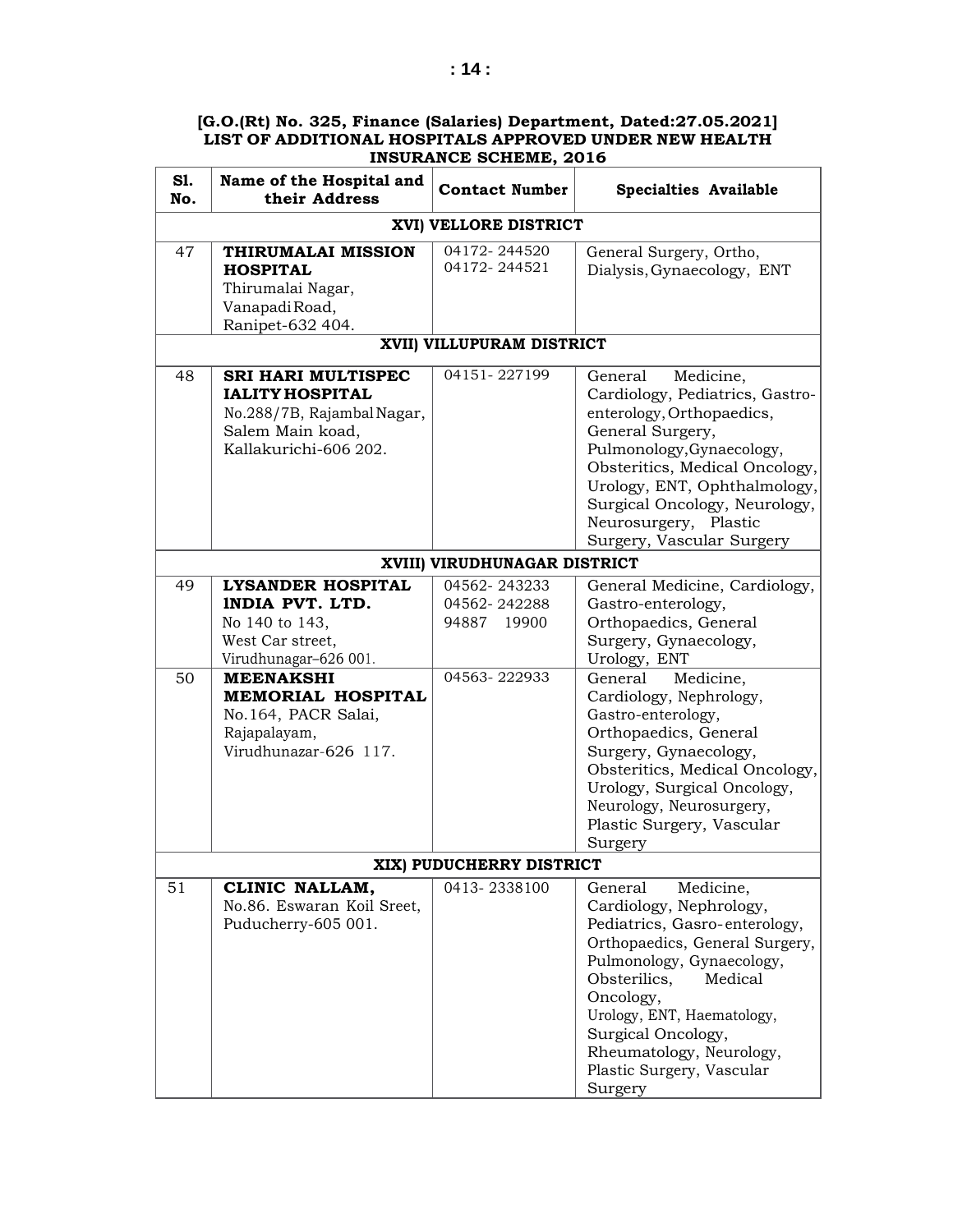| [G.O.(Rt) No. 325, Finance (Salaries) Department, Dated:27.05.2021] |  |  |  |
|---------------------------------------------------------------------|--|--|--|
| LIST OF ADDITIONAL HOSPITALS APPROVED UNDER NEW HEALTH              |  |  |  |
| INSURANCE SCHEME, 2016                                              |  |  |  |
|                                                                     |  |  |  |

| S1.<br>No. | Name of the Hospital and<br>their Address | <b>Contact Number</b> | <b>Specialties Available</b>   |
|------------|-------------------------------------------|-----------------------|--------------------------------|
| 52         | <b>SRI LAKSHMI</b>                        | 0413-266 1998         | Interventional Cardiology,     |
|            | <b>NARAYANAINSTITUTE</b>                  |                       | Nephrology, neurology, Medical |
|            | OF MEDICAL SCIENCE                        |                       | and Surgical Gastro-           |
|            | Osudu, Agaram Village,                    |                       | Enterology.neurology and       |
|            | Villianur Commune.                        |                       | Neuro Surgery, Vascular        |
|            | Kudapakkam Post,                          |                       | Surgery, Plastic and Burns,    |
|            | Puducherry-605 502.                       |                       | Laproscopic Surgeries,         |
|            |                                           |                       | Medical Surgical Oncology      |

**-/True Copy/-**

D. Jerri Geriz 195/2021

**SECTION OFFICER.**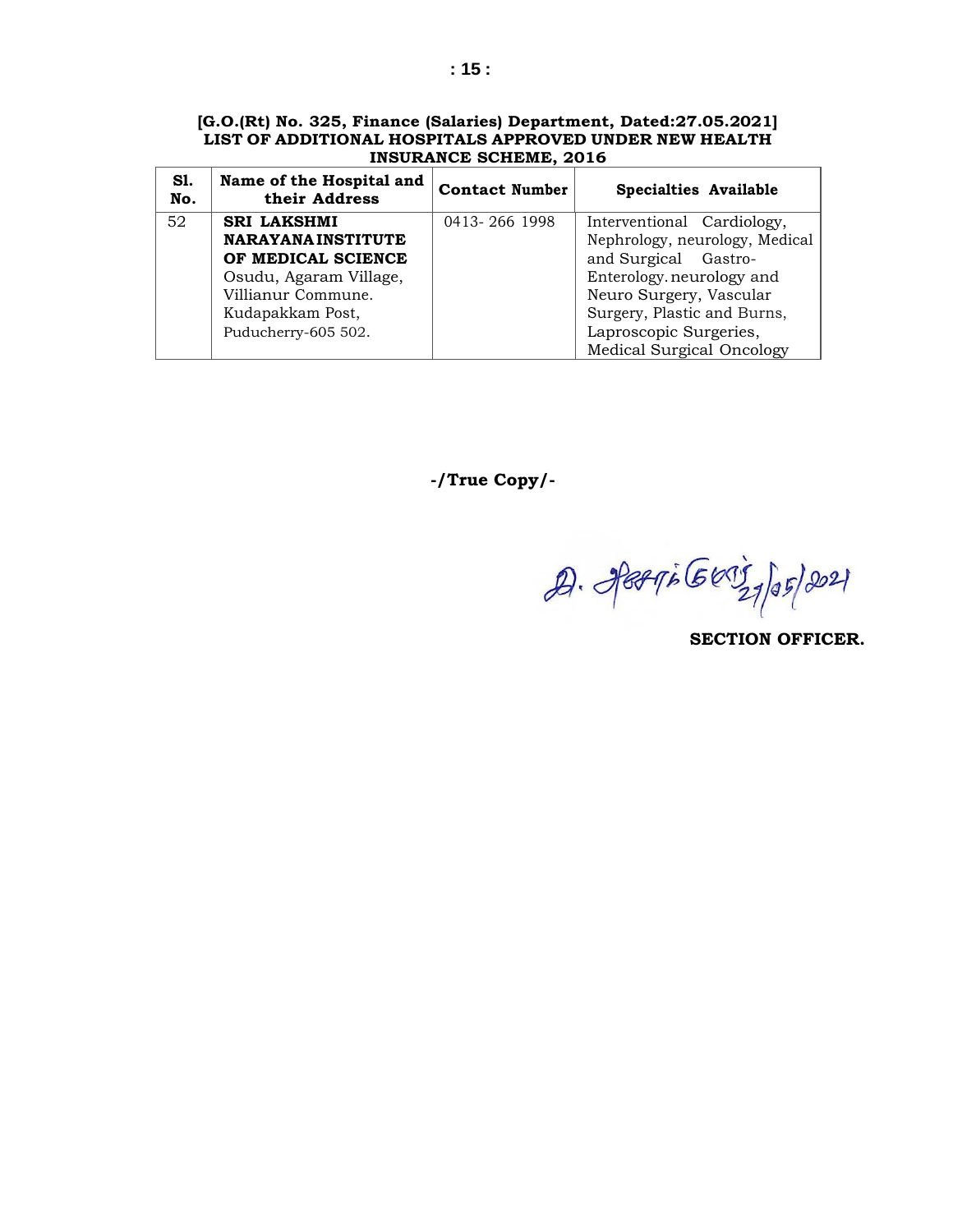#### **ANNEXURE-II**

#### **[G.O. (Rt) No.325, Finance (Salaries) Department, Dated: 27.05.2021] LIST OF ADDITIONAL SPECIALITIES ADDED TO THE APPROVEDHOSPITALS UNDER NEW HEALTH INSURANCE SCHEME, 2016**

| SI.<br>No.              | Name of the Hospital and<br>their Address                                                                           | Contact<br>Number             | <b>Specialities Available</b>                                                                 |  |  |  |  |
|-------------------------|---------------------------------------------------------------------------------------------------------------------|-------------------------------|-----------------------------------------------------------------------------------------------|--|--|--|--|
| <b>CHENNAI DISTRICT</b> |                                                                                                                     |                               |                                                                                               |  |  |  |  |
|                         | <b>RAADHA RAJENDRAN</b><br><b>HOSPITAL PVT.LTD.</b><br>No-07-10, Vembuli Amman Koil<br>Street, Alandur,<br>Chennai. | 044-420 09552<br>044-42009553 | Neurosurgery, Medical & Surgical<br>gastroenterology, Medical oncology,<br>Surgical Oncology. |  |  |  |  |

**-/True Copy/-**

 $29.$  Jet  $76603$   $19521$ 

**SECTION OFFICER.**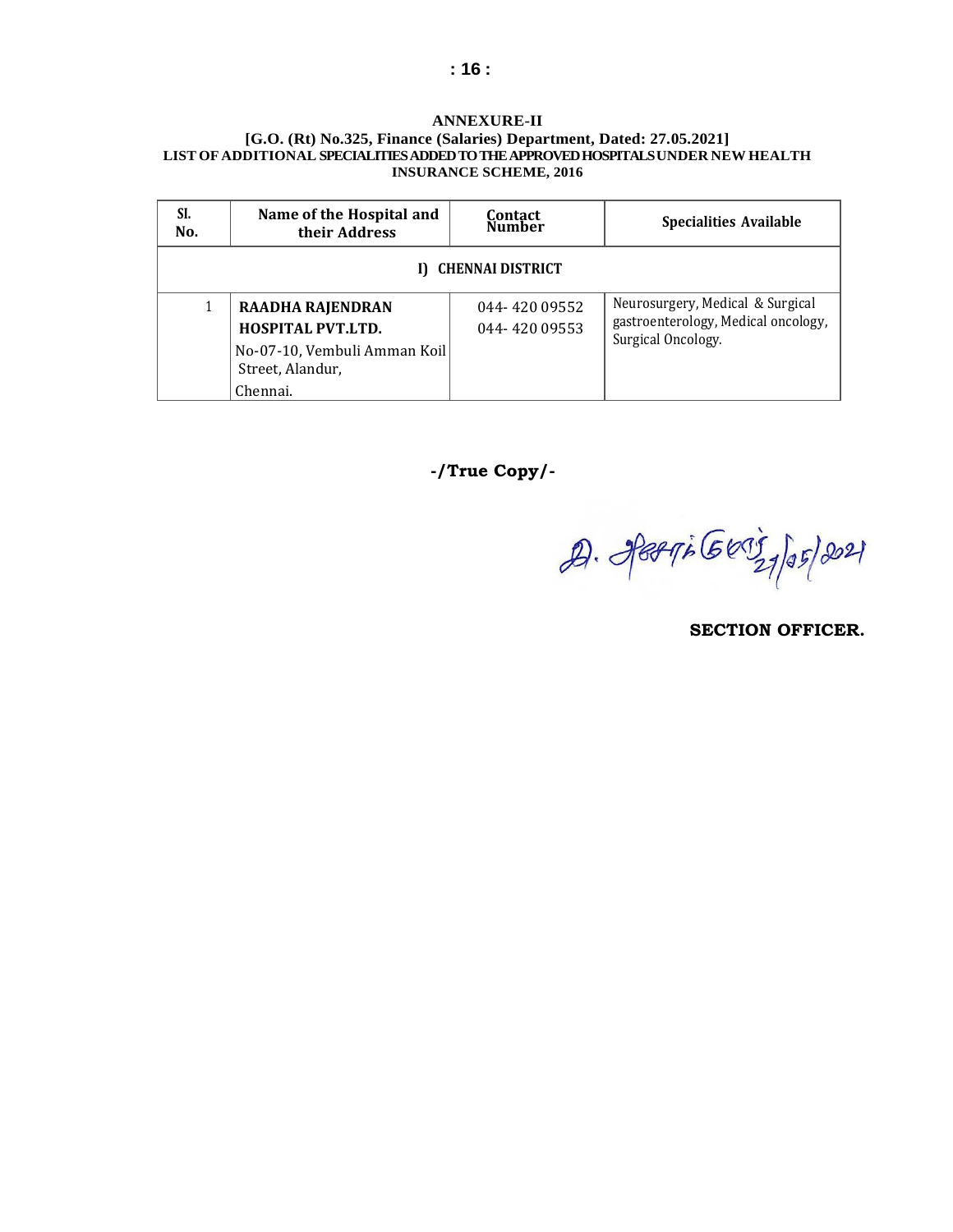#### **ANNEXURE-III**

#### **[G.O.(Rt) No. 325, Finance (Salaries) Department, Dated: 27.05.2021] LIST OF NEWLY NAMED HOSPITALS UNDER NEW HEALTH INSURANCE SCHEME, 2016**

| SI.<br>No.                 | Name of the Hospital and<br>their Address                                | Contact<br>Number | <b>Proposed Name Change</b>                                                             |  |  |  |  |
|----------------------------|--------------------------------------------------------------------------|-------------------|-----------------------------------------------------------------------------------------|--|--|--|--|
| I) TRICHIRAPPALLI DISTRICT |                                                                          |                   |                                                                                         |  |  |  |  |
|                            | <b>SUNDARAM HOSPITAL,</b><br>No.17, EVR Road, Puthur,<br>Trichy-620 017. | 0431-2771221      | Dr.M.SUNDARAM HOSPITAL<br>PRIVATE LIMITED<br>No.17, EVR Road, Puthur,<br>Trichy-620 017 |  |  |  |  |

**-/True Copy/-**

 $29.$  Jet  $76603$   $19521$ 

**SECTION OFFICER.**